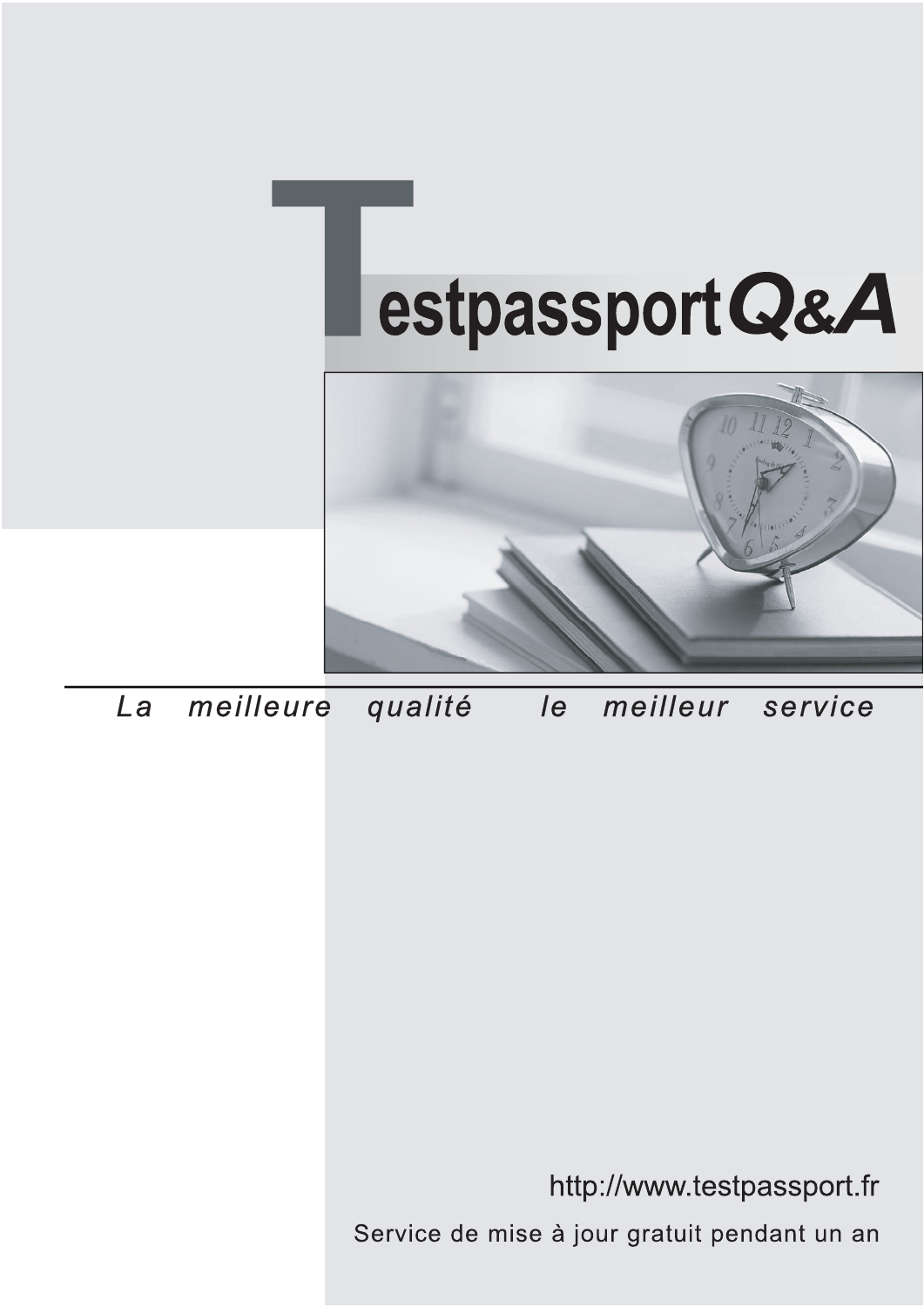# **Exam** : **642-832**

# **Title** : Troubleshooting and maintaing cisco ip networks

# **Version** : Demo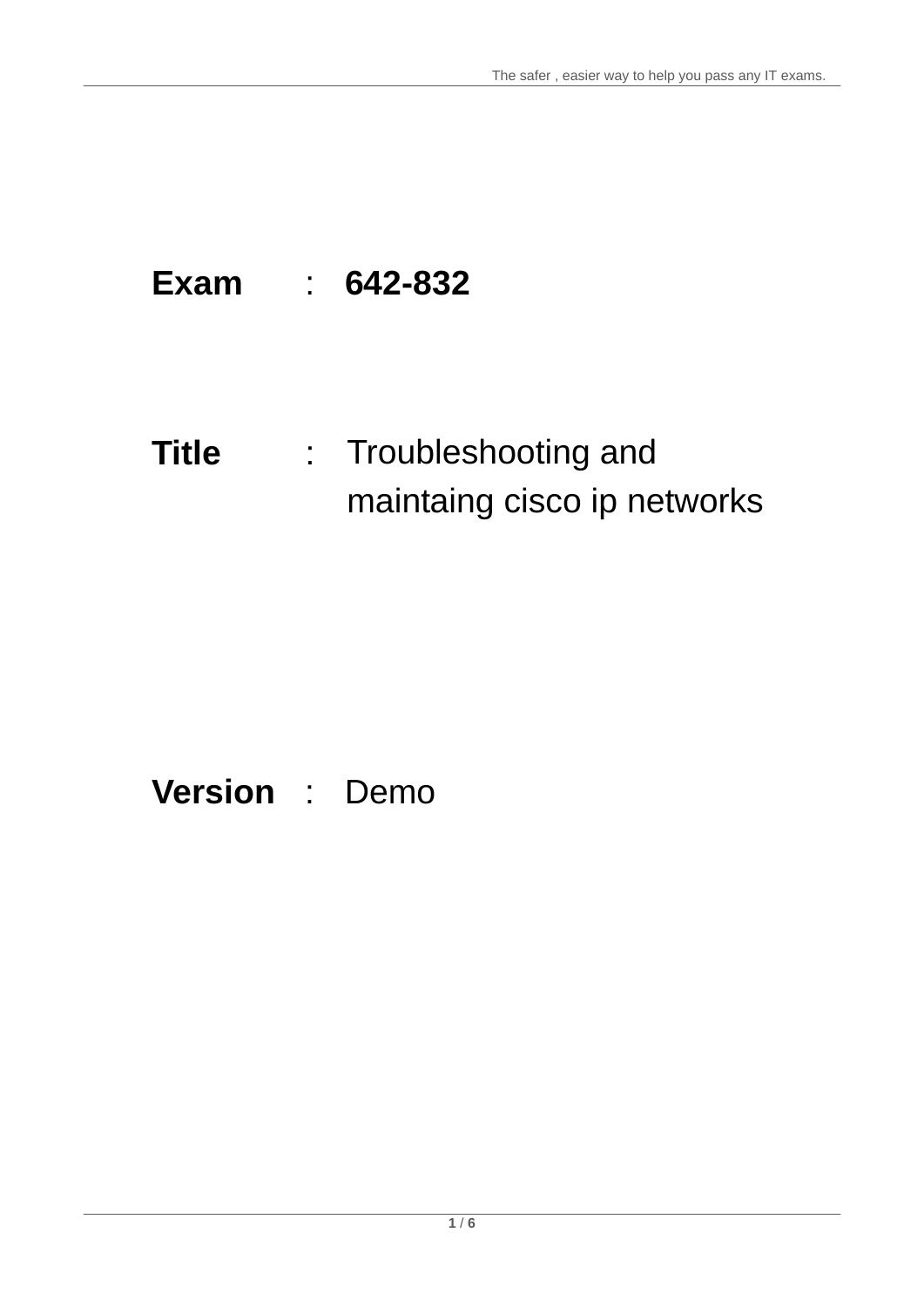## **Topic 1, Multiple Choice Questions**

- 1.The following commands are issued on a Cisco Router:
- Router (configuration) #access-list 199 permit tcp host 10.1.1.1 host 172.16.1.1

Router (configuration) #access-list 199 permit tcp host 172.16.1.1 host 10.1.1.1

Router (configuration) #exit

Router#debug ip packet 199

What will the debug output on the console show?

- A. All IP packets passing through the router
- B. Only IP packets with the source address of 10.1.1.1
- C. All IP packets from 10.1.1.1 to 172.16.1.1
- D. All IP Packets between 10.1.1.1 and 172.16.1.1

### **Answer:** D

# **Explanation:**

In this example, the "debug ip packet" command is tied to access list 199, specifying which IP packets should be debugged. Access list 199 contains two lines, one going from the host with IP address 10.1.1.1 to 172.16.1.1 and the other specifying all TCP packets from host 172.16.1.1 to 10.1.1.1.

2.What level of logging is enabled on a Router where the following logs are seen?

%LINK-3-UPDOWN: Interface FastEthernet0/1, changed state to up

%LINEPROTO-5-UPDOWN: Line protocol on Interface FastEthernet0/1, changed state to up

- A. alerts
- B. critical and the control of the control of the control of the control of the control of the control of the control of the control of the control of the control of the control of the control of the control of the control
- C. errors
- D. notifications
- **Answer:** D

# **Explanation:**

Cisco routers, switches, PIX and ASA firewalls prioritize log messages into 8 levels (0-7), as shown below: LevelLevel NameDescription

- 0 Emergencies System is unusable
- 1 Alerts Immediate action needed
- 2 Critical Critical conditions
- 3 Errors Error conditions
- 4 Warnings Warning conditions
- 5 Notifications Informational messages
- 6 Informational Normal but significant conditions
- 7 Debugging Debugging messages

When you enable logging for a specific level, all logs of that severity and greater (numerically less) will be logged. In this case we can see that logging level of 3 (as seen by the 3 in "LINK-3UPDOWN") and level 5 (as seen by the 5 in "LINEPROTO-5-UPDOWN") are shown, which means that logging level 5 must have been configured. As shown by the table, logging level 5 is Notifications.

3.You have the followings commands on your Cisco Router: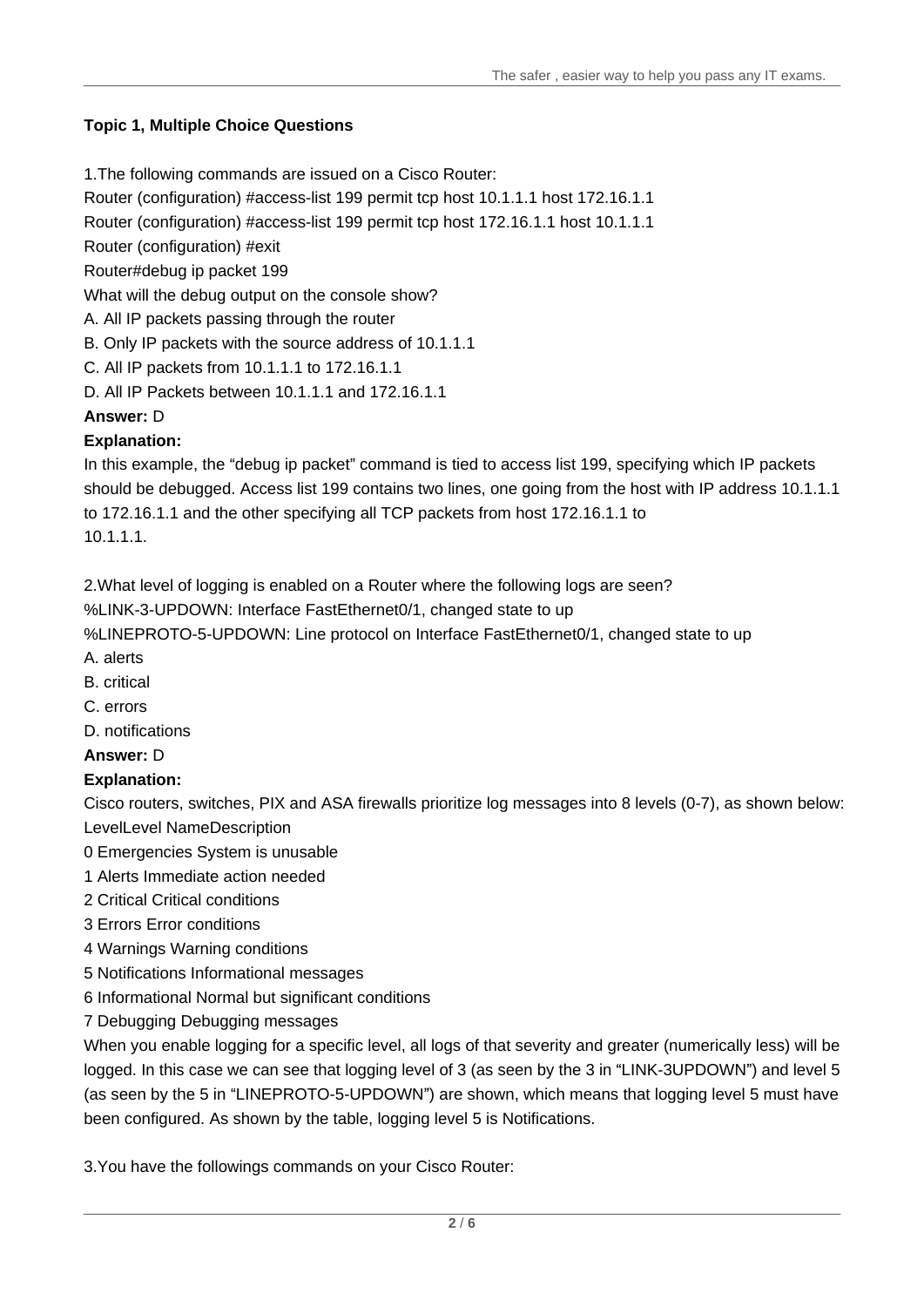- ip ftp username admin
- ip ftp password backup

You have been asked to switch from FTP to HTTP.

Which two commands will you use to replace the existing commands?

- A. ip http username admin
- B. ip http client username admin
- C. ip http password backup
- D. ip http client password backup
- E. ip http server username admin
- F. ip http server password backup

#### **Answer:** B,D

#### **Explanation:**

Configuring the HTTP Client

Perform this task to enable the HTTP client and configure optional client characteristics.

The standard HTTP 1.1 client and the secure HTTP client are always enabled. No commands exist to disable the HTTP client. For information about configuring optional characteristics for the HTTPS client, see the HTTPS-HTTP Server and Client with SSL 3.0, Release 12.2(15) T, feature module. SUMMARY STEPS **STEPS** 

1. enable

2. configure terminal

3. ip http client cache {ager interval minutes | memory {file file-size-limit | pool pool-size-limit}

- 4. ip http client connection {forceclose | idle timeout seconds | retry count | timeout seconds}
- 5. ip http client password password
- 6. ip http client proxy-server proxy-name proxy-port port-number
- 7. ip http client response timeout seconds
- 8. ip http client source-interface type number
- 9. ip http client username username

Reference: HTTP 1.1 Web Server and Client

. [http://www.cisco.com/en/US/docs/ios/netmgmt/configuration/guide/nm\\_http\\_web.html](http://www.cisco.com/en/US/docs/ios/netmgmt/configuration/guide/nm_http_web.html) 

4.You have 2 NTP servers in your network - 10.1.1.1 and 10.1.1.2. You want to configure a Cisco router to use 10.1.1.2 as its NTP server before falling back to 10.1.1.1.

Which commands will you use to configure the router?

A. ntp server 10.1.1.1

ntp server 10.1.1.2

B. ntp server 10.1.1.1

ntp server 10.1.1.2 primary

C. ntp server 10.1.1.1

ntp server 10.1.1.2 prefer

D. ntp server 10.1.1.1 fallback

ntp server 10.1.1.2

#### **Answer:** C

#### **Explanation:**

A router can be configured to prefer an NTP source over another. A preferred server's responses are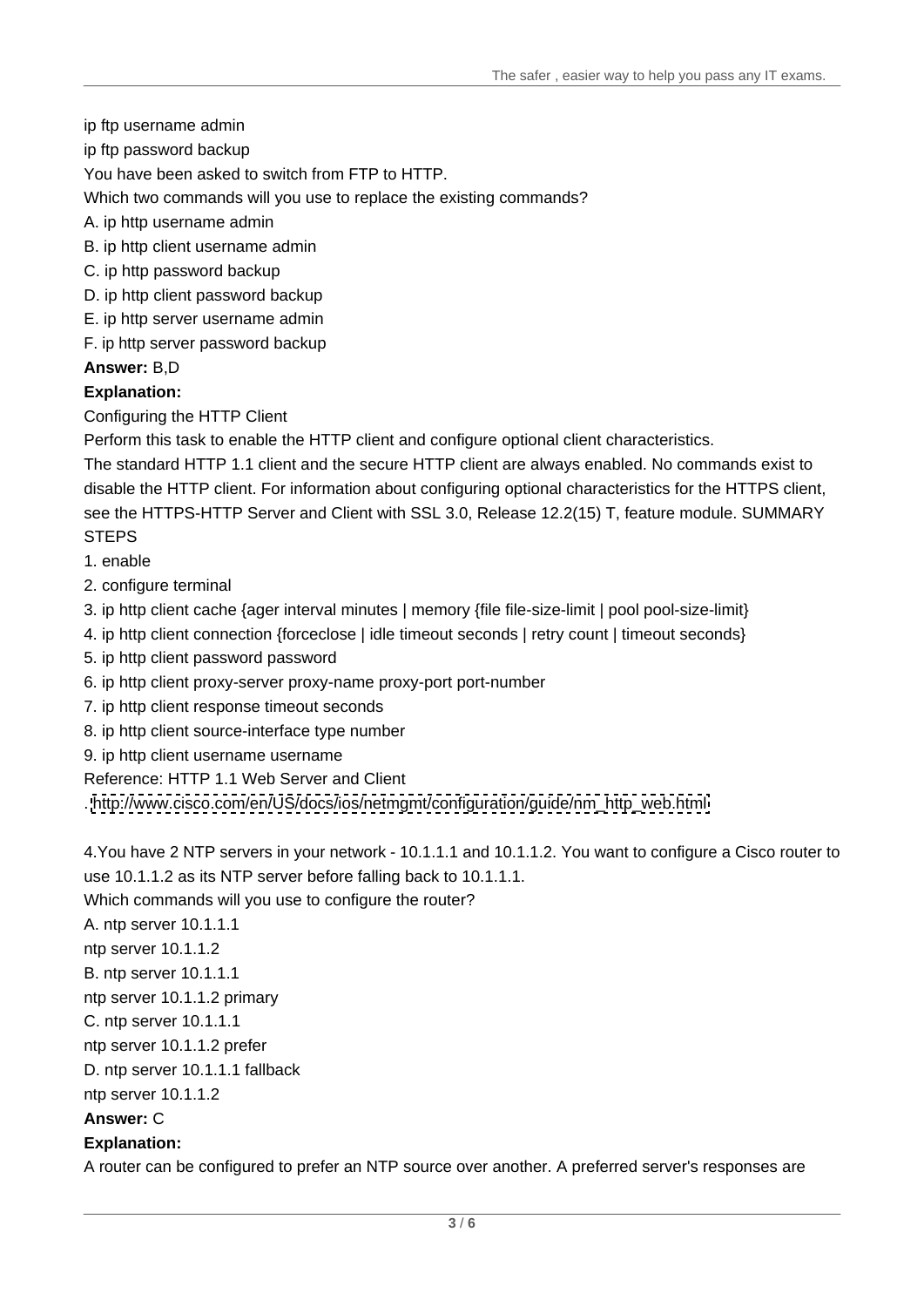discarded only if they vary dramatically from the other time sources. Otherwise, the preferred server is used for synchronization without consideration of the other time sources. Preferred servers are usually specified when they are known to be extremely accurate. To specify a preferred server, use the prefer keyword appended to the ntp server command.

The following example tells the router to prefer TimeServerOne over TimeServerTwo:

Router#config terminal

Enter configuration commands, one per line. End with CNTL/Z.

Router (config) #ntp server TimeServerOne prefer

Router (config) #ntp server TimeServerTwo

Router (config) #^Z

5.The following command is issued on a Cisco Router:

Router (configuration) #logging console warnings

Which alerts will be seen on the console?

- A. Warnings only
- B. debugging, informational, notifications, warnings
- C. warnings, errors, critical, alerts, emergencies
- D. notifications, warnings, errors
- E. warnings, errors, critical, alerts

#### **Answer:** C

#### **Explanation:**

Cisco routers prioritize log messages into 8 levels (0-7), as shown below:

LevelLevel NameDescription

- 0 Emergencies System is unusable
- 1 Alerts Immediate action needed
- 2 Critical Critical conditions
- 3 Errors Error conditions
- 4 Warnings Warning conditions
- 5 Notifications Informational messages
- 6 Informational Normal but significant conditions
- 7 Debugging Debugging messages

When you enable logging for a specific level, all logs of that severity and greater (numerically less) will be logged. In this case, when you enable console logging of warning messages (level 4), it will log levels 0-4, making the correct answer warnings, errors, critical, alerts, and emergencies.

6.Which two of the following options are categories of Network Maintenance tasks?

- A. Firefighting
- B. Interrupt-driven
- C. Policy-based
- D. Structured
- E. Foundational

#### **Answer:** B,D

#### **Explanation:**

Proactive Versus Reactive Network Maintenance: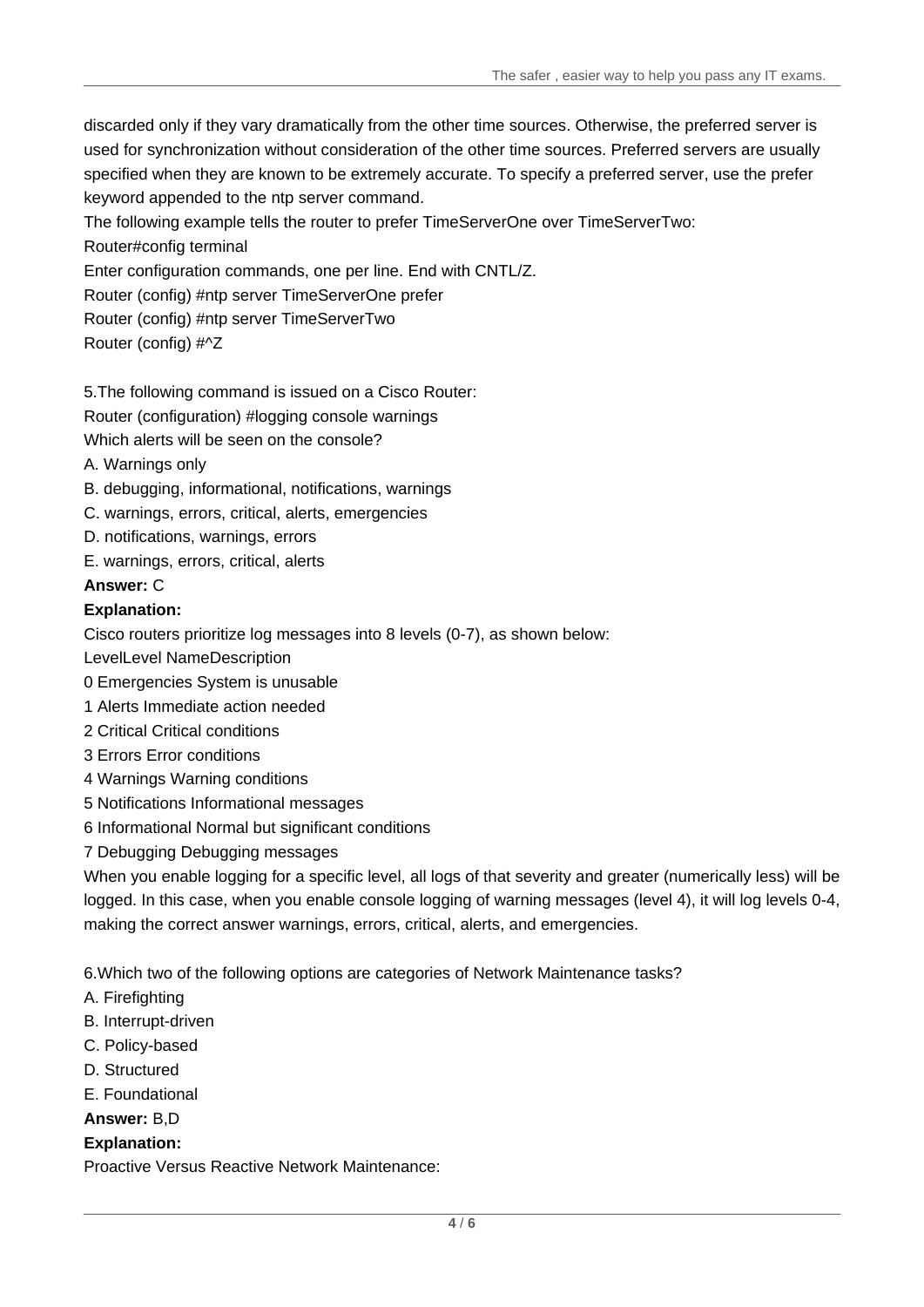Network maintenance tasks can be categorized as one of the following:<br>- Structured tasks: Performed as a predefined plan.<br>- Interrupt-driven tasks: Involve resolving issues as they are reported.

Reference: CCNP TSHOOT Official Certification Guide, Kevin Wallace, Chapter 1, p.7

7.You enabled CDP on two Cisco Routers which are connected to each other. The Line and Protocol status for the interfaces on both routers show as UP but the routers do not see each other a CDP neighbors.

Which layer of the OSI model does the problem most likely exist?

- A. Physical
- B. Session
- C. Application
- D. Data-Link
- E. Network
- **Answer:** D

#### **Explanation:**

CDP is a protocol that runs over Layer 2 (the data link layer) on all Cisco routers, bridges, access servers, and switches. CDP allows network management applications to discover Cisco devices that are neighbors of already known devices, in particular, neighbors running lower-layer, transparent protocols. With CDP, network management applications can learn the device type and the SNMP agent address of neighboring devices. This feature enables applications to send SNMP queries to neighboring devices. In this case, the line protocol is up which means that the physical layer is operational (layer 1) but the data link layer is not.

Reference: Configuring CDP

<http://www.cisco.com/en/US/docs/switches/lan/catalyst6500/ios/12.1E/native/configuration/guide/c> dp.html

8.FCAPS is a network maintenance model defined by ISO.

It stands for which of the following?

- A. Fault Management
- B. Action Management
- C. Configuration Management
- D. Protocol Management
- E. Security Management

#### **Answer:** A,C,E

#### **Explanation:**

The FCAPS maintenance model consists of the following:

#### **FCAPS Maintenance Tasks:**

9.Which three management categories are contained in the FCAPS network maintenance model? (Choose three.)

- A. Config
- B. Fault
- C. Storage